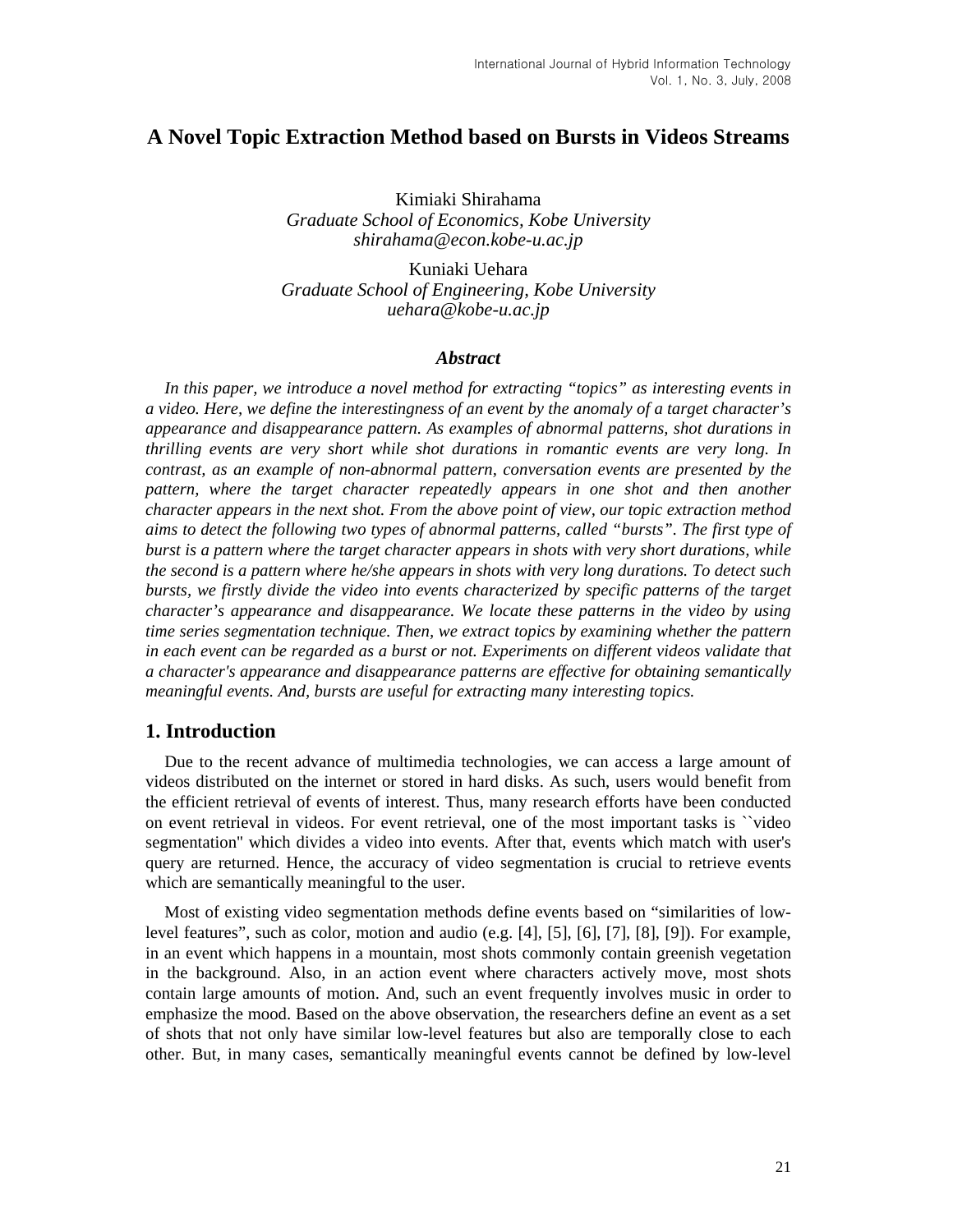features, since one event can have significantly different low-level features depending on camera and editing techniques.

In this paper, we define an event based on high-level features, that is, a target character's appearance and disappearance. The idea behind this is that a semantically meaningful event is characterized by an interaction between the target character and other characters. For example, in an event where only the target character performs an action (e.g. taking a walk), he/she appears in most shots. On the other hand, in an event where the target character interacts with other characters (e.g. talking with other characters), shots where he/she appears and shots where other characters appear are repeated one after the other. Inspired by the above idea, we define an event by the pattern of the target character's appearance and disappearance.

But, note that patterns are not so clear for actual events. Let us consider a conversation event where the target character talks to another character. Here, depending on their spoken lines, shot durations are varied. Also, the repetition of shots where the target character appears and shots where another character appears is broken, if a new character participates in the conversation. Furthermore, the target character and another character may stop the conversation for a while. Like this, even in an event, the pattern of the target character's appearance and disappearance is disturbed by various factors. Thus, we incorporate a probabilistic function into our video segmentation, so that the video is divided into events characterized by probabilistically distinct patterns.

Afterward, in order extract interesting events as "topics", we consider the following video editing technique; a professional video editor tailors a rhythm of shot durations, so that the central action in these shots is not disturbed [3]. Typically, shot durations are very short in thrilling events while they are very long in romantic events. Based on this video editing technique, we extract topics as events containing one of the following two types of abnormal patterns, called "bursts". As shown in Figure 1 (a), in the first type of burst, the target character appears in shots with very short durations, while in the second, he/she appears in shots with very long durations.



Figure 1. Comparison between bursts in a video stream and bursts in an e-mail stream.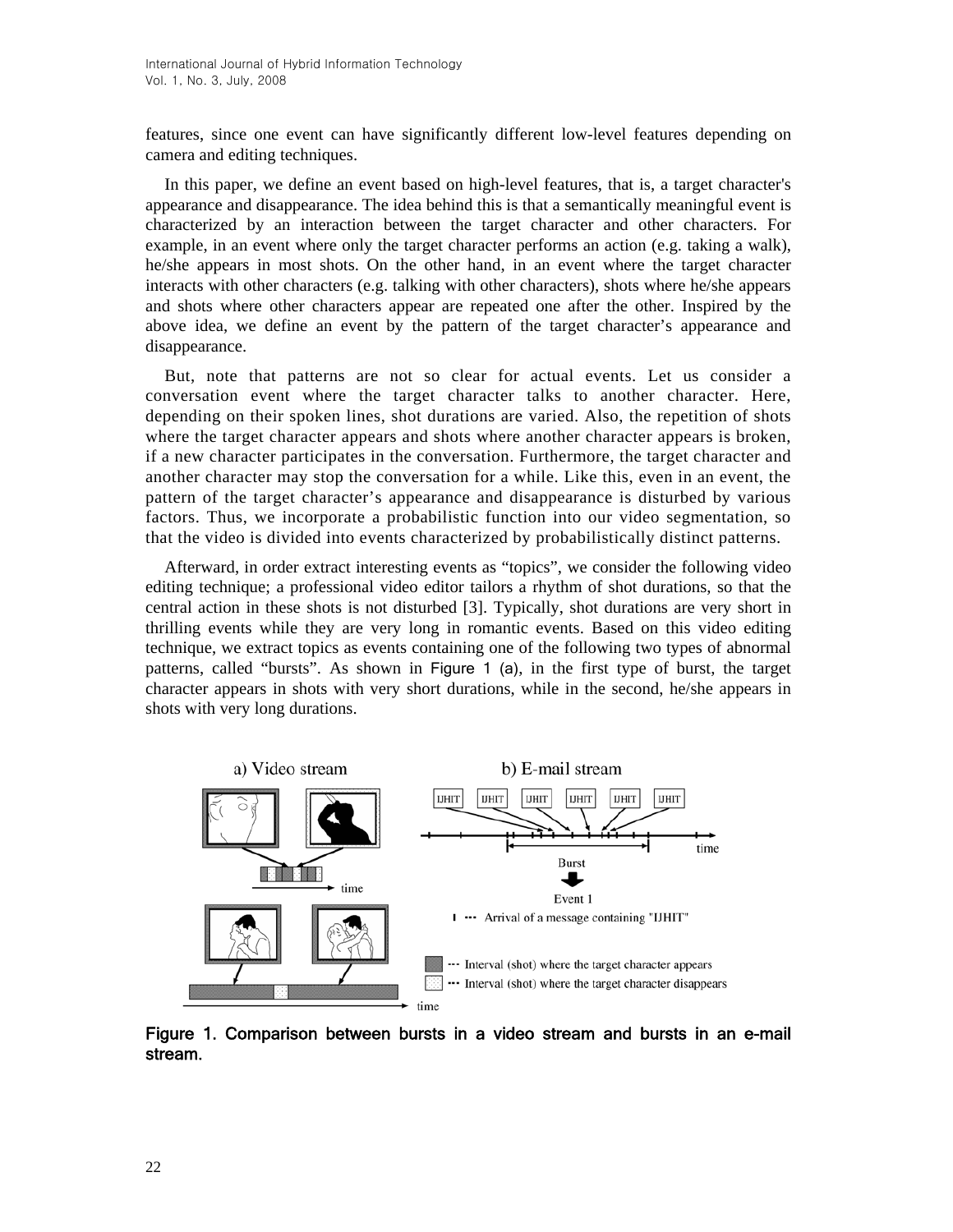Bursts are intensively studied in the field of data mining, where researchers detect bursts to extract useful knowledge from various data, such as financial data [11] and traffic data [12]. Among the bursts studied, a particularly famous type of burst exists in text streams such as the e-mail stream in Figure 1 (b) [2], [10]. Here, a burst is defined as an abnormally large number of massage arrivals containing a certain keyword. It characterizes an event related to the keyword. For example, in Figure 1 (b), an author writes a paper and submits it to the "International Journal of Hybrid Information Technology (*IJHIT*)" in *Event 1*. This event is characterized by many arrivals of messages containing the keyword *IJHIT* because the author actively discusses the paper with co-authors via e-mail.

Note that bursts in an e-mail stream are defined on messages associated with time stamps. That is, as shown in Figure 1 (b), message arrivals are represented as vertical lines on the time axis. On the other hand, a video is a "continuous media" which conveys the semantic contents only when media quanta (i.e. video frames) are continuously played in time [13]. So, as can be seen from dark-shaded intervals in Figure 1 (a), the target character continuously appears in time intervals (i.e. shots). Therefore, we define bursts in the video based on intervals of the target character's appearance. To our best knowledge, this kind of interval-based burst has not been proposed yet.

## **2. Basic Concept**

In this section, we describe basic concepts which are necessary for our topic extraction method. First, we use Figure 2 to explain our video representation from the viewpoint of a target character. In Figure 2, the female character *A* appears in *shot 1* and *shot 3* and does not appear in *shot 2*. So, if she is a target character, we can create the sequence in the bottom part of Figure 2. In this sequence, dark-shaded intervals represent shots where *A* appears on the screen, while light-shaded ones represent shots where she disappears from the screen. Similarly, if a character  $B$  or  $C$  is a target character, we can construct a sequence of intervals of his appearance and disappearance. In this way, by targeting a certain character, the video can be represented as a one-dimensional time series, that is, "a sequence of intervals of his/her appearance and disappearance".



Figure 2. Character's appearance and disappearance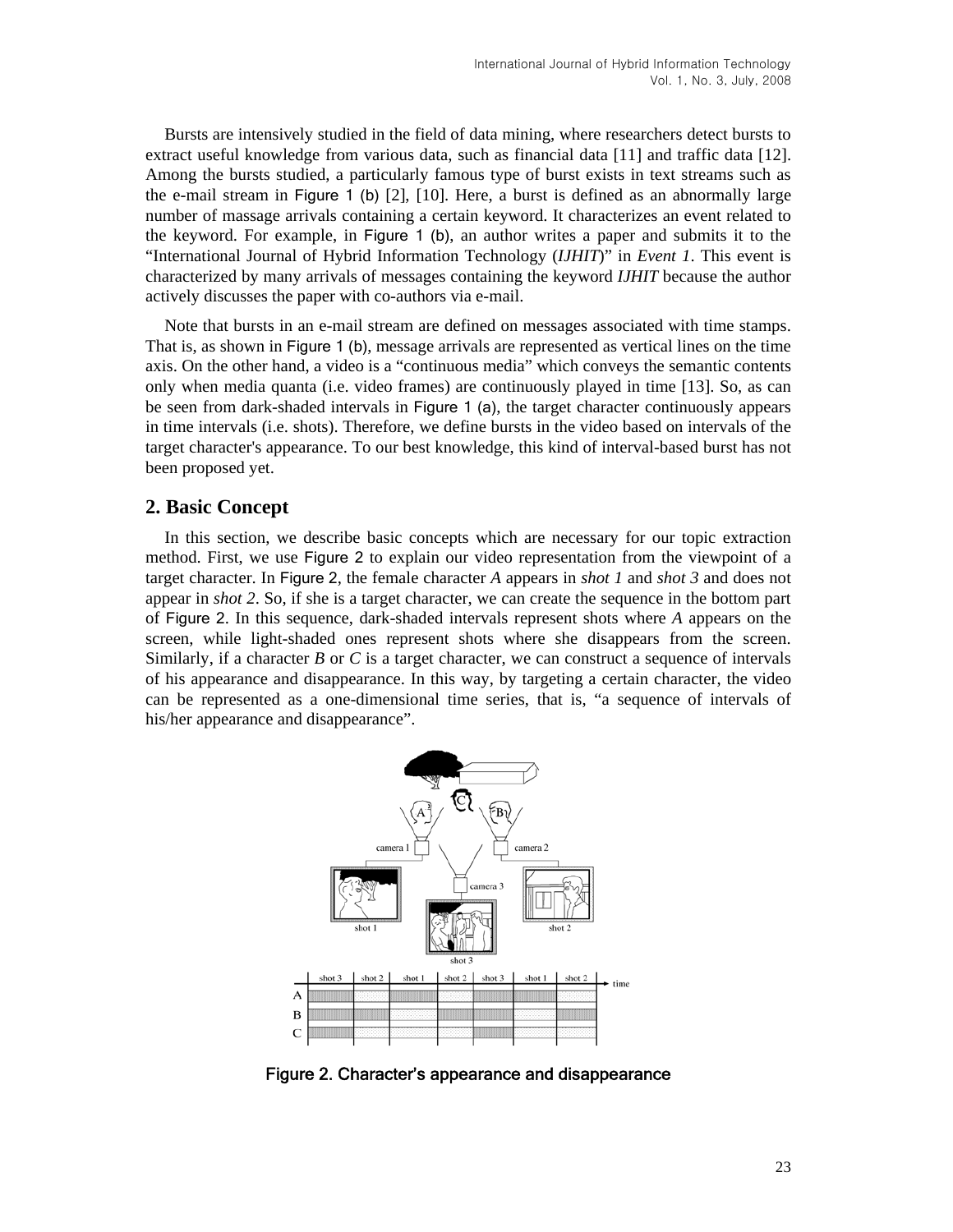In the above sequence, both of a character's appearance and disappearance are valuable to characterize semantic contents in the video. Clearly, the character's appearance is essential to show his/her action on the screen. In addition, the character's disappearance indicates whether he/she is important in the story. This corresponds to the following video editing technique: in order not to interrupt viewer's interest, a video editor rarely uses redundant shots [3]. This means that "important" characters appear in many shots while "unimportant" characters appear in few shots. For example, in the conversation event in Figure 2, *A* and *B* mainly talk and *C* eavesdrops on their conversation. This event mainly consists of *shot 1* and *shot 2*, so that the editor concentrates viewer's interest on the conversation of *A* and *B*. But, if only *shot 1* and *shot 2* are used, the viewer forgets *C*. So, in order to remind the viewer of *C*, the editor sometimes uses *shot 3*. As a result, an unimportant character *C* appears only in a few shots and disappears in the rest of shots, as shown in the intervals of *C*'s disappearance in Figure 2. Like this, invisible information, that is, a character's disappearance is also useful for analyzing semantic contents in the video.

From now, we explain our video segmentation using the sequence of intervals of *A*'s appearance and disappearance in Figure 3. In order to clarify our notions, we transform the sequence into the bar graph representation, as shown in the bottom of Figure 3. To construct this, we rotate each interval by 90 degrees to transform it into a vertical bar. So, the duration of the interval is equivalent to the height of the bar. Then, bars representing intervals of *A*'s appearance are directed upward and those of disappearance are directed downward. Finally, bars are located on the horizontal axis in the temporal order.



## Figure 3. A concept of our video segmentation based on a character's appearance and disappearance

The bar graph representation in Figure 3 clearly visualizes that each event is characterized by the specific pattern of *A*'s appearance and disappearance. First of all, in *Event 4* where *A* is murdered, the durations of all shots are very short, so the durations of *A*'s appearance and disappearance are very short. Compared to *Event 4*, the other events *Event 1*, *Event 2* and *Event 3* are less thrilling, and are characterized by the much longer durations of *A*'s appearance and disappearance. Especially, in *Event 1* where *A* is an unimportant character, the durations of her disappearance are very long.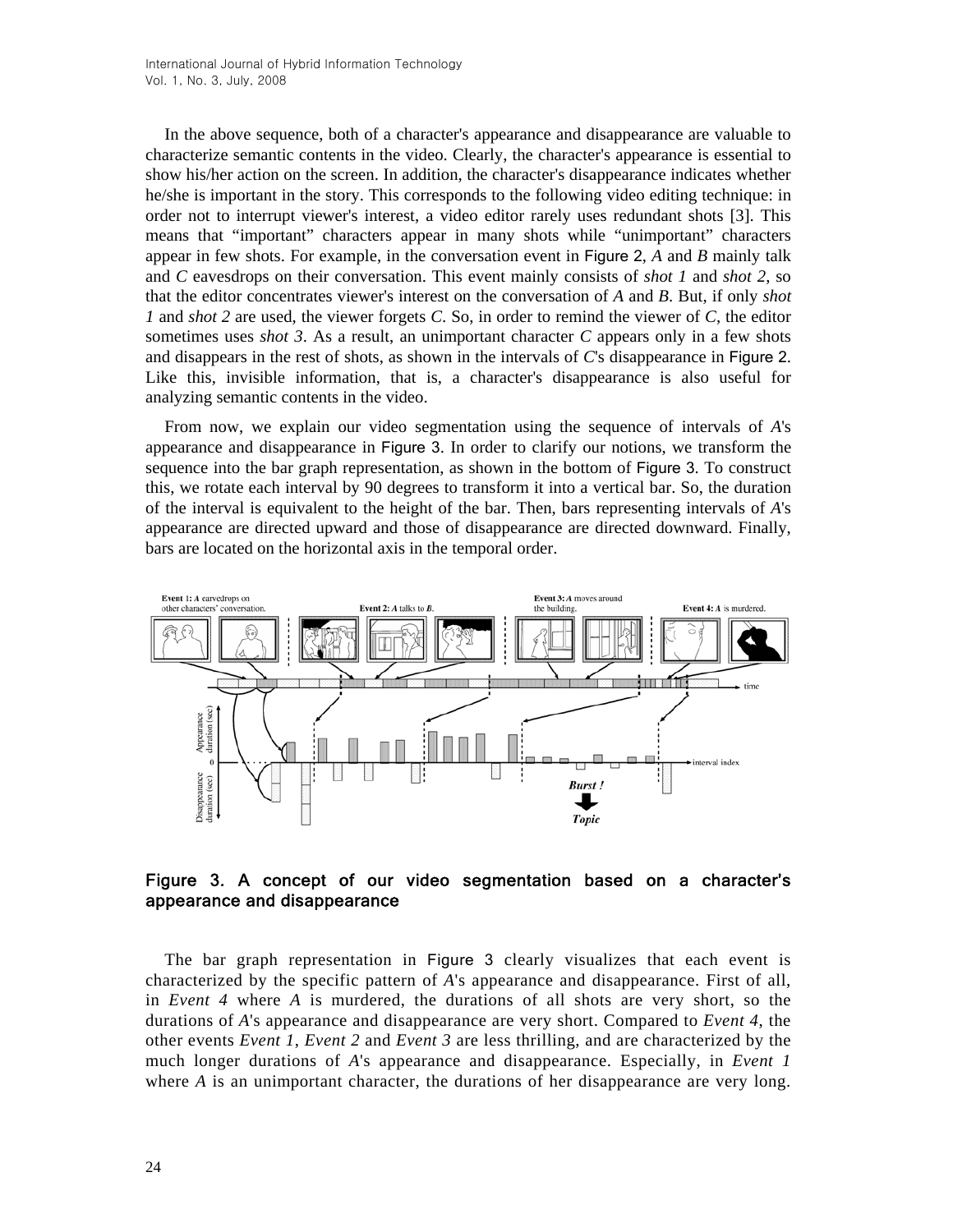Like this, a semantically meaningful event is characterized by the pattern of a target character's appearance and disappearance.

However, it is insufficient to characterize events only by the above patterns. Let us consider the following example. In Figure 3, the durations of *A*'s appearance and disappearance in *Event 2* and *Event 3* are almost the same. But, it is clear that *Event 2* and *Event 3* are semantically different. In order to discriminate such events, we consider an "occurrence ratio" between a target character's appearance and disappearance. Thereby, we can see that *Event 2* and *Event 3* are characterized by significantly different occurrence ratios for *A*'s appearance and disappearance. Specifically, in *Event 2*, *A*'s appearance is frequently followed by *B*'s appearance. So, the number of *A*'s appearance (4 occurrences) is nearly equal to that of her disappearance (3 occurrences). On the other hand, in *Event 3*, she appears in most shots. So, the number of *A*'s appearance (5 occurrences) is much larger than that of her disappearance (1 occurrence). Therefore, we characterize a semantically meaningful event by both the pattern of the target character's appearance and disappearance, and the occurrence ratio.

#### **3. Topic Extraction by Burst Detection**

In this section, we describe our topic extraction method. First, we explain our video segmentation method. Then, we present an evaluation measure to examine whether each event contains a burst or not.

#### **3.1. Video Segmentation Method**

To begin with, a sequence of intervals of a target character's appearance and disappearance is formulated as follows:

$$
X = x_1, x_2, x_3, \Lambda, x_N \qquad x_i = (a_i, d_i)
$$
 (1)

In this equation,  $a_i$  ∈ {*A*(*ppearance*), *D*(*isappearance*)} represents the type of *i*-th interval and  $d_i \in \mathbb{R}$  represents its duration. Then, we use time series segmentation technique to divide *X* into the sequence *E* consisting of non-overlapping *K* events ( $K \ll N$ ) [1]:

$$
E = e_1, e_2, e_3, \Lambda, e_K \qquad \qquad e_i = x_a, x_{a+1}, \Lambda, x_b \tag{2}
$$

That is,  $e_i$  is the subsequence from  $a$ -th interval to  $b$ -th interval in  $X$ .

For each event  $e_i$ , we evaluate whether it is characterized by the pattern of the character's appearance and disappearance and the occurrence ratio. For this purpose, we use the following probabilistic function  $p(e_i)$ :

$$
p(e_i) = \prod_{j=a}^{b} p(x_j) = \prod_{j=a}^{b} \begin{cases} p_A(d_j) p(A) & \text{if } a_j = A \\ p_D(d_j) p(D) & \text{if } a_j = D \end{cases}
$$
 (3)

Here, for each interval  $x_i = (a_i, d_i)$  in  $e_i$ , we use the following probabilistic distributions to compute the probability of  $x_i$ , that is,  $p(x_i)$ :

 $p(a_i)$  consists of the probabilities of an appearance interval  $p(A)$  and a disappearance interval  $p(D)$ . That is,  $p(a_i)$  represents the probability distribution of the type  $a_i$ . If types of all intervals in  $e_i$  follow a single probability distribution  $p(a_i)$  with a high probability, we can regard that the occurrence ratio is invariant in *ei*.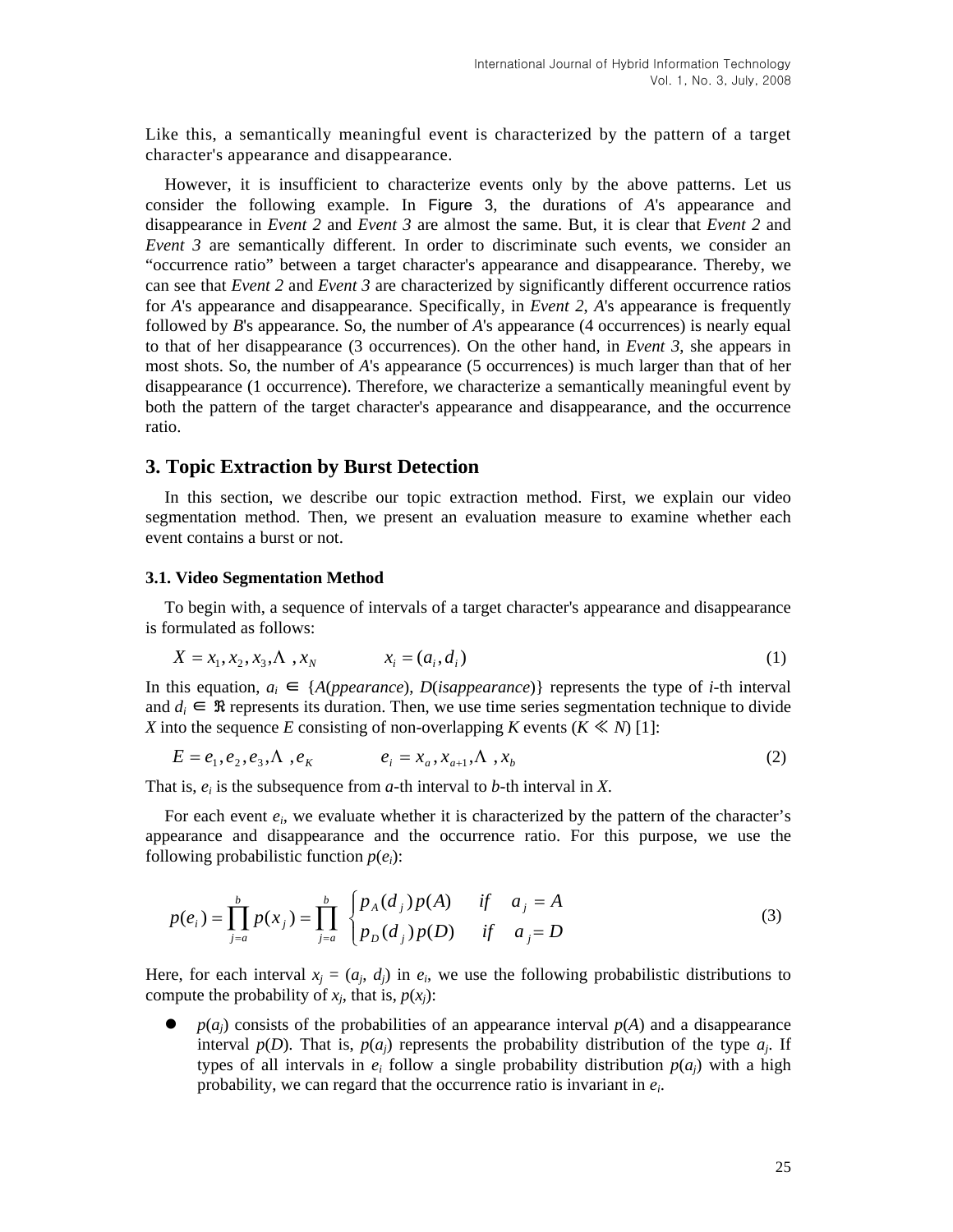$p_A(d_i)$  and  $p_D(d_i)$  represent the probability distributions of the duration of the character's appearance  $d_i$  and the duration of his/her disappearance  $d_i$ , respectively. That is, we use  $p_A(d_i)$  and  $p_D(d_i)$  to evaluate the similarity of durations of the character's appearance and the similarity of durations of his/her disappearance, respectively. In the rest of this paper, for the simplicity, we abbreviate "durations of a character's appearance" and "durations of his/her disappearance" as "appearance durations" and "disappearance durations", respectively.

Thus, given  $p(a_i)$ ,  $p_A(d_i)$  and  $p_D(d_i)$ ,  $p(e_i)$  represents the joint probability of all intervals in  $e_i$ . Consequently,  $p(e_i)$  provides an overall evaluation value for determining  $e_i$  as the subsequence from *a*-th to *b*-th interval in *X*.

Note that the above discussion assumes  $p(a_j)$ ,  $p_A(d_j)$  and  $p_D(d_j)$  are already known. But, they are generally unknown. In other words, for  $e_i$ , we have to determine the pattern of the character's appearance and disappearance and the occurrence ratio. To this end, we estimate the optimal  $p(a_j)$ ,  $p_A(d_j)$  and  $p_D(d_j)$  which maximize  $p(e_i)$ . For  $p(a_j)$ , we can estimate the optimal  $p(a_j = A)$  and  $p(a_j = D)$  as  $N_A^{e_i} / N^{e_i}$  and  $N_D^{e_i} / N^{e_i}$ , respectively.<sup>1</sup> Here,  $N^{e_i}$  is the total number of the character's appearance and disappearance in  $e_i$ . Also,  $N_A^{e_i}$  and  $N_D^{e_i}$  are the number of the character's appearance and that of his/her disappearance, respectively.

For  $p_A(d_i)$  and  $p_D(d_i)$ , we have to represent probabilities of appearance and disappearance durations. With respect to this point, an exponential distribution is generally used to model waiting times for events which occur at a constant rate in time [15]. It is well-known that waiting times for system failures and phone calls are appropriately modeled by exponential distributions. We consider that such exponential distributions can be applied to appearance and disappearance durations for the following reasons. An appearance duration corresponds to a waiting time for a character's disappearance, while a disappearance duration corresponds to a waiting time for his/her appearance. In addition, if the character is a main character, the rate of switching between his/her appearance and disappearance is assumed to be constant and high throughout the video. It is because the character appears many times where his/her various actions are presented, while he/she disappears many times where various reactions from other characters are presented. Thus, for  $p_A(d_i)$  and  $p_D(d_i)$ , we use the following exponential distributions:

$$
p_A(d_j) = \lambda_A^{e_i} \cdot e^{-\lambda_A^{e_i} d_j}
$$
  
\n
$$
p_D(d_j) = \lambda_D^{e_i} \cdot e^{-\lambda_D^{e_i} d_j}
$$
\n(4)

Here, the optimal  $p_A(d_j)$  has the parameter  $1/\lambda_A^{e_i}$  which is the mean appearance duration in  $e_i$ , while the optimal  $p_D(d_j)$  has the parameter  $1/\lambda_D^{e_i}$  which is the mean disappearance duration.<sup>1</sup> In this way, given  $e_i$ , we firstly estimate the optimal  $p(a_i)$ ,  $p_A(d_i)$  and  $p_D(d_i)$ . Then, by applying them to equation (3), we compute  $p(e_i)$ .

Based on  $p(e_i)$ , we aim to divide *X* into *K* events with the highest probability. To do so, we maximize the following joint probability of *K* events in *X*:

$$
P(X) = \prod_{i=1}^{K} p(e_i)
$$
\n<sup>(5)</sup>

<sup>&</sup>lt;sup>1</sup> This can be proven by taking the logarithm of  $p(e_i)$ , substituting  $p(a_i = D)$  with  $I - p(a_i = A)$  and differentiating  $log p(e_i)$ .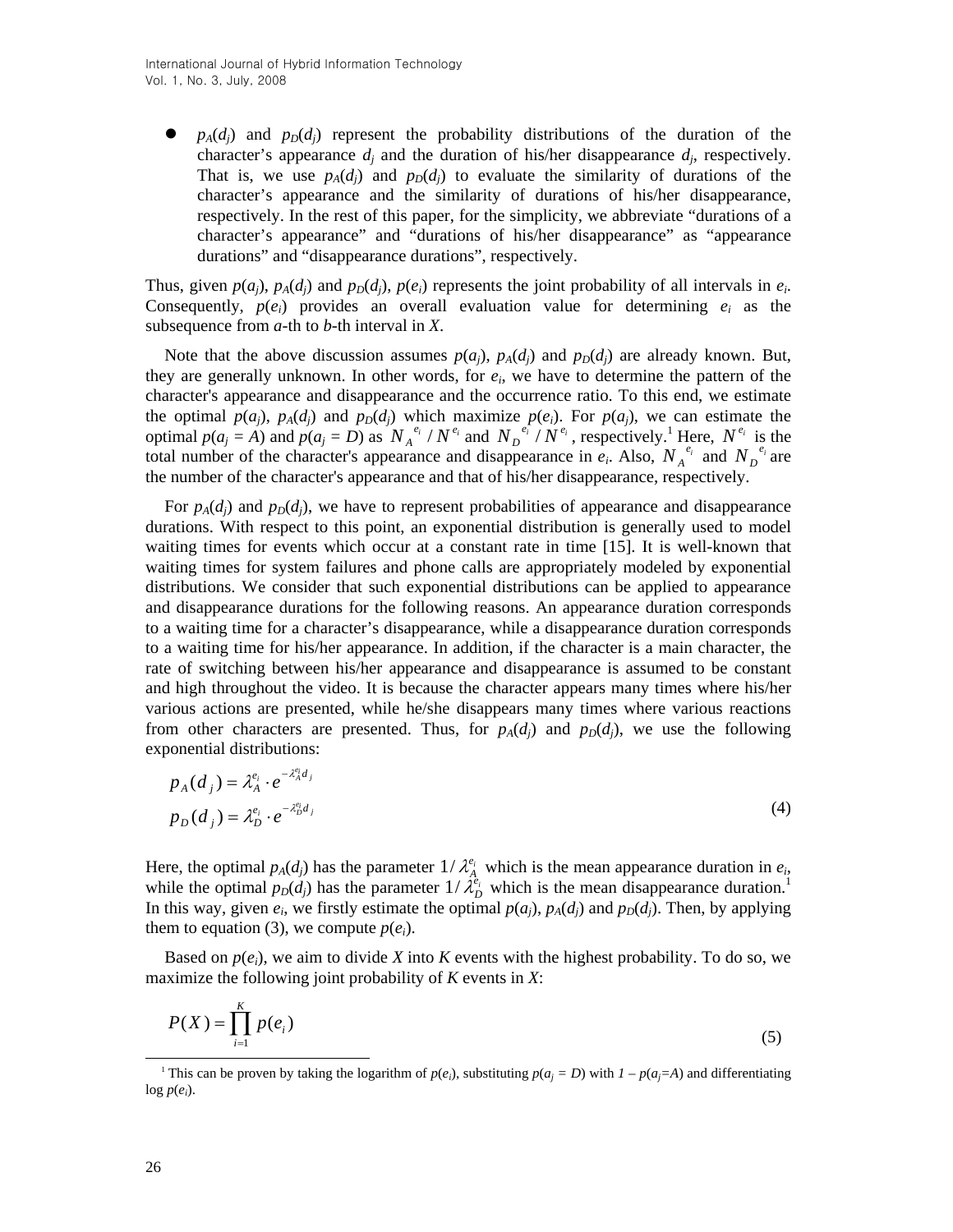In order to simplify  $P(X)$ , we maximize  $P'(X) = \log P(X) = \sum_{i=1}^{K} \log p(e_i)$ . Note that log() is a monotonically increasing function, so the result of maximizing *P*(*X*) is equivalent to that of maximizing  $logP(X)$ . The above kind of summation maximization problem can be optimally solved by a dynamic programming technique [1]. Since it requires a very high computational cost  $O(N^2 K)$ , some techniques have been proposed to compute an approximately optimal maximization with a much lower cost [1]. But, we use the dynamic programming technique to obtain the optimal *K* events. Thereby, we can accurately examine the anomaly of appearance durations in each event, that is, a burst.

#### **3.2. Burst Intensity Measure**

In order to evaluate whether each event  $e_i$  contains a burst or not, we use the following evaluation measure of "burst intensity  $(BI)$ ". Here, the burst intensity of  $e_i$  represents the degree of anomaly in appearance durations.

$$
BI(e_i) = \frac{T_A^{e_i}}{T^{e_i}} \times \int_0^\infty |\lambda_A^{e_i} \cdot e^{-\lambda_A^{e_i} x} - \overline{\lambda_A} \cdot e^{-\overline{\lambda_A} x}| \, dx \tag{6}
$$

In this equation,  $T^{e_i}$  is the total duration of  $e_i$  and  $T_A^{e_i}$  is the total duration of a character's appearance in  $e_i$ . So, the first term is a weight. This means that if the character appears for a longer duration, he/she plays a more important role. The second term represents the difference between the exponential distribution estimated from appearance durations in  $e_i$  and the exponential distribution estimated from appearance durations in the whole video. So, a large difference indicates that  $e_i$  contains either abnormally short or long appearance durations. Therefore, if  $BI(e_i)$  is larger than the pre-defined threshold,  $e_i$  is regarded as a topic where a burst occurs.

### **4. Experiments**

In order to test our topic extraction method, we use four movies, *PSYCHO* (the target character is *Marion*), *Star Wars Episode II* (*Anakin*), *River Runs Through It* (*Paul*) and *Mr. Bean* (*Bean*). Since our current method for recognizing a target character cannot achieve a sufficient accuracy [14], we manually correct the recognition result of his/her appearance and disappearance.

#### **8.1. Results of Video Segmentation**

Below, for each video, we summarize the sequence of intervals of the target character's appearance and disappearance along with the parameter *K* of our video segmentation method:

- **Star Wars Episode II:** The sequence consists of 305 intervals of *Anakin*'s appearance and disappearance. It is divided into  $K = 46$  events.
- **River Runs Through It:** The sequence consists of 437 intervals of *Paul*'s appearance and disappearance. It is divided into  $K = 58$  events.
- z **Mr. Bean:** The sequence consists of *339* intervals of *Bean*'s appearance and disappearance. It is divided into  $K = 51$  events.
- **• PSYCHO:** The sequence consists of 475 intervals of *Marion*'s appearance and disappearance. It is divided into  $K = 40$  events.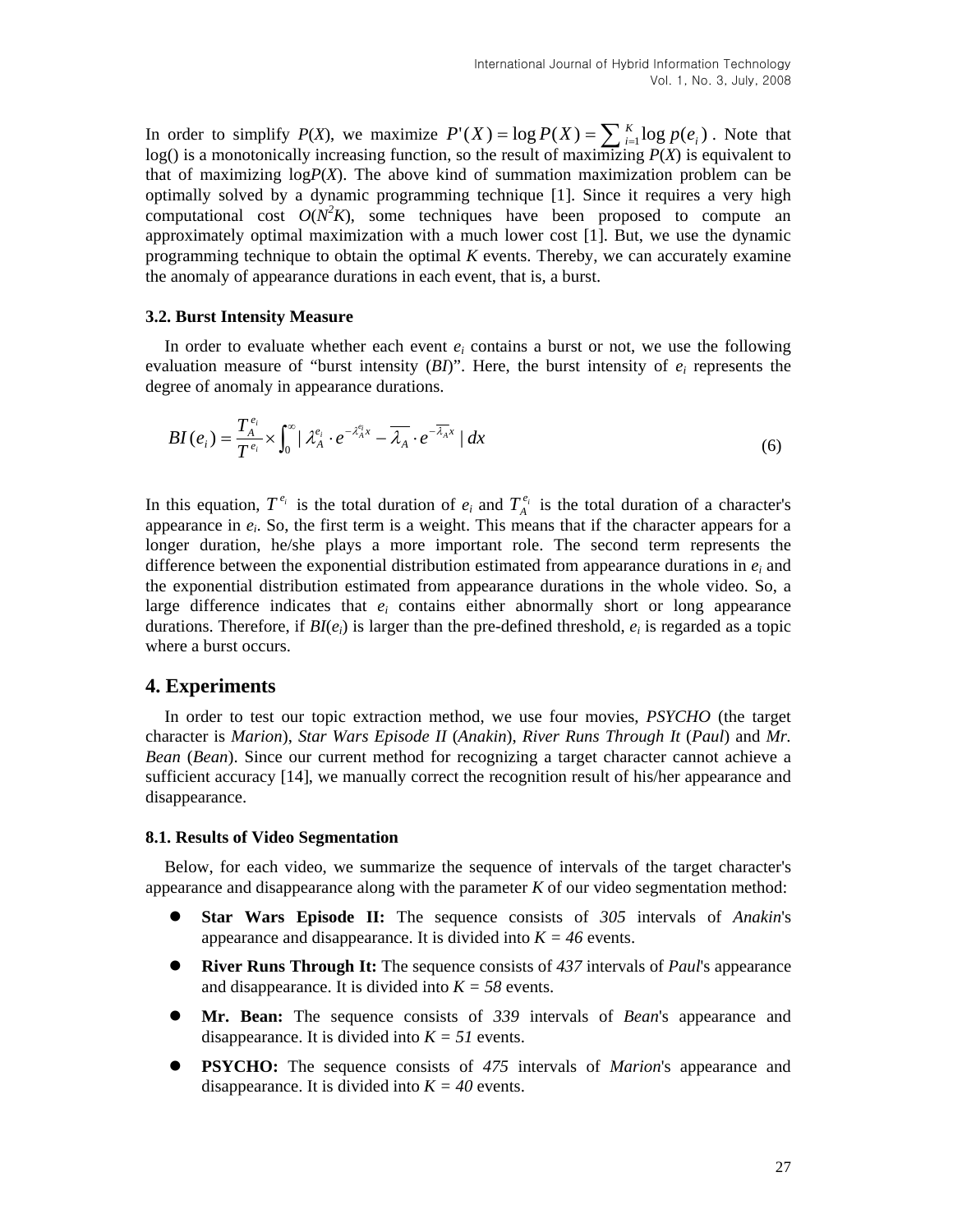Our video segmentation method divides the above videos into semantically meaningful events with the average accuracy *77%*. We explain some main reasons for this good segmentation result using Figure 4. Figure 4 (a) represents the subsequence of intervals of *Marion*'s appearance and disappearance, which ranges from the *175*-th to the *245*-th interval. Figure 4 (b) represents the subsequence of intervals of *Paul*'s appearance and disappearance, which ranges from the *375*-th to the *435*-th interval. Both of the above subsequences are represented using the bar graph representation. The boundaries between two consecutive events are depicted by the vertical dashed lines. For each event, the horizontal solid line on the positive side represents the mean appearance duration (i.e.  $1/\lambda_A^{\ell_i}$ ), while the line on the negative side represents the mean disappearance duration (i.e.  $1/\lambda_D^{e_i}$ ).



Figure 4. Partial Results for PSYCHO and River Runs Through It

Firstly, our method can robustly detect events based on the probabilistic function in equation (3), so that insignificant changes in appearance and disappearance durations are ignored. For example, in *Event 1* in Figure 4 (a), *Marion* worries about herself, and most of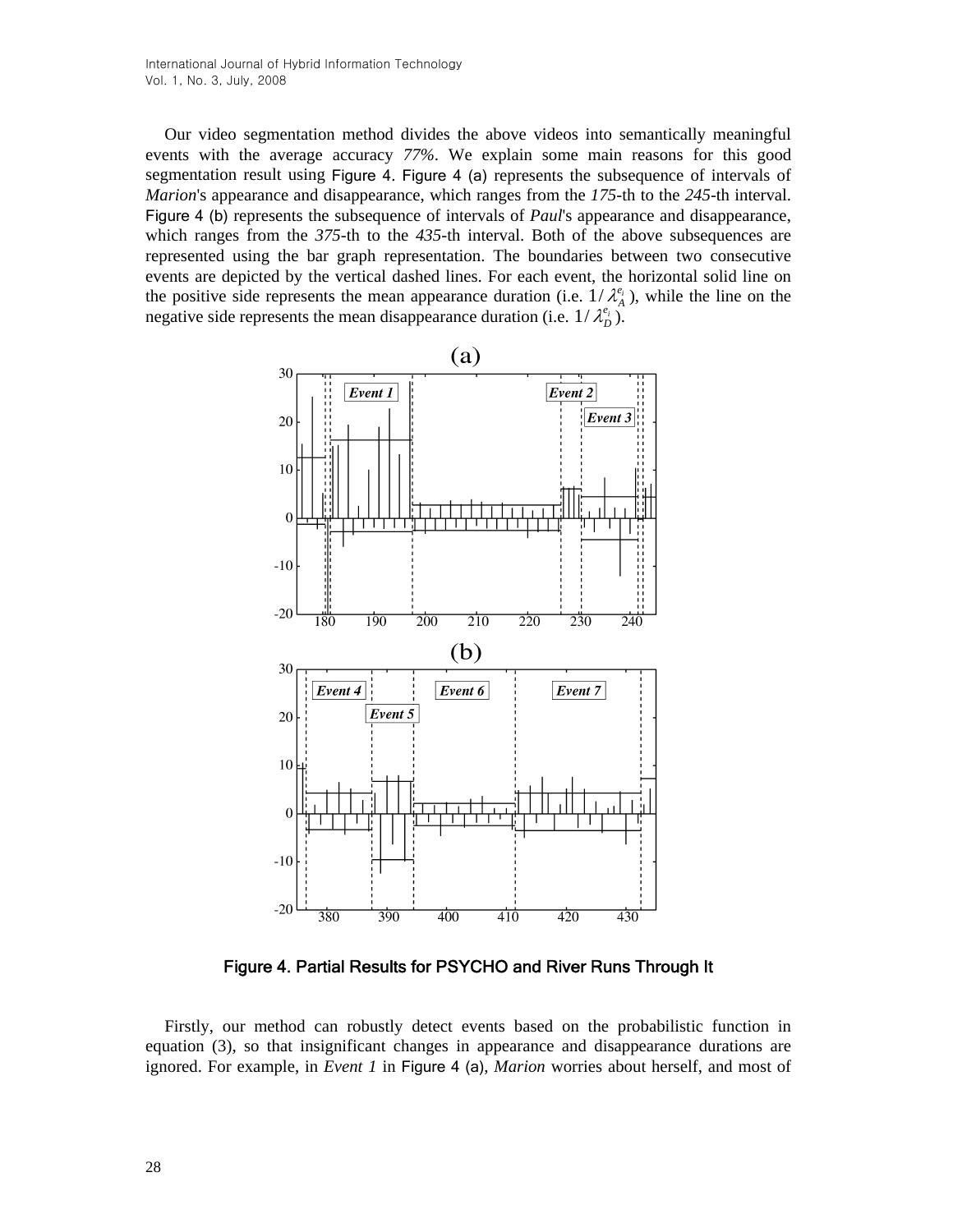the appearance durations are long except for one short appearance duration. Even for such a noisy duration, our method regards that *Event 1* generally contains long appearance durations.

Secondly, an occurrence ratio between a character's appearance and disappearance can appropriately capture an interaction between him/her and other characters. For example, in *Event 2* in Figure 4 (a), only *Marion* appears and walks around a motel. This event contains no disappearance of *Marion*. But, in *Event 3* where another character comes to *Marion*, her appearance and disappearance occur one after the other. That is, when *Marion* interacts with the other character, the occurrence ratio is accordingly changed.

In addition, appearance and disappearance durations work well to obtain semantically meaningful events. For example, in Figure 4 (b), depending on *Paul*'s appearance and disappearance durations, the intervals from the *377*-th to the *432*-th are divided into four events. Roughly speaking, *Paul* talks to other characters in *Event 4*. And, other characters become to mainly talk in *Event 5*. Thus, *Event 5* is characterized by relatively longer disappearance durations than *Event 4*. Then, in *Event 6*, the conversation between *Paul* and other characters is excited. In this event, *Paul*'s appearance and disappearance quickly switch, that is, appearance and disappearance durations are short. Finally, *Paul* dances with his girlfriend in *Event 7*, which is characterized by relatively long appearance durations. Therefore, each of the experimental videos can be divided into semantically meaningful events with the high accuracy.

#### **8.2. Results of Topic Extraction**

From events obtained by our video segmentation method, we extract topics using the burst intensity measure. First, we briefly present topics extracted from *Star Wars Episode II*, *River Runs Through It* and *Mr. Bean*. Due to space limitations, we collect and describe semantically similar topics.

- **Star Wars Episode II:** From 46 events, 26 topics are extracted by setting the threshold of burst intensities to *0.15*. In seven topics, *Anakin* talks to the woman whom he loves. In five topics, *Anakin* chases the enemy using a flying car. He fights enemies in two topics.
- **River Runs Through It:** From 58 events, 20 topics are extracted by setting the threshold of burst intensities to *0.25*. In one topic, *Paul* drops down a river. In two topics, *Paul* fights his brother. In one topic, *Paul* excitedly talks (i.e. *Event 6* in Figure 4 (b)).
- Mr. Bean: From 51 events, 19 topics are extracted by setting the threshold of burst intensities to *0.3*. In two topics, *Bean* runs away from police men. In one topic, he rides on a roller coaster. In seven topics, *Bean* performs funny actions.

Now, we closely explain the topic extraction result for *Marion* in *PSYCHO*. Figure 5 present the  $14$  topics extracted by setting the threshold of burst intensities to  $0.3$ . In Figure 5, we show which intervals of *PSYCHO* are regarded as topics. Here, each interval between two consecutive vertical lines represents an event, and each shaded interval represents a topic. First, dark-shaded intervals depict topics characterized by bursts of abnormally short appearance durations. For example, *Marion* drives her car in a heavy rain in the *6*-th topic, and she is murdered in the *11*-th, *12*-th and *13*-th topics. Note that topics characterized by bursts of abnormally short appearance durations only cover small intervals of *PSYCHO*. But,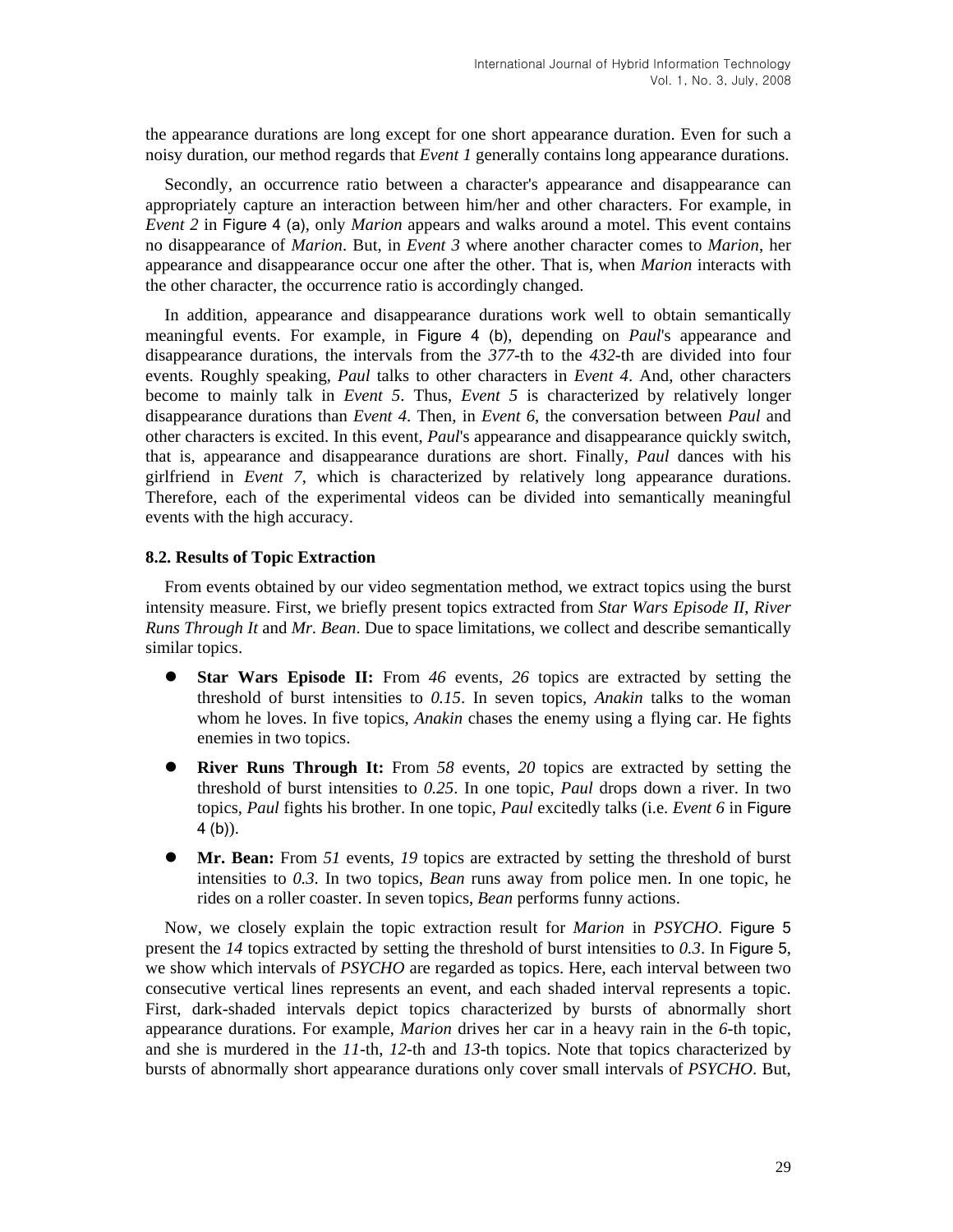these topics consist of many shots relative to their short durations. For instance, the durations of the *11*-th, *12*-th and *13*-th topics are *9.4*, *6.2* and *5.8* seconds, but these topics consist of *12*, *12* and *7* shots.

On the other hand, light-shaded intervals in Figure 5 depict topics characterized by bursts of abnormally long appearance durations. For example, *Marion* makes love with her boyfriend in the *1*-st topic. It is worth noting that the duration of this topic is *104.8* second, but it consists only of two shots. Like this, topics characterized by bursts of abnormally long appearance durations consist of few shots relative to their long durations. Furthermore, such topics include events where only *Marion* appears and her interesting actions are carefully presented by using shots with long durations. For example, *Marion*'s criminal actions are presented in the *2*-nd and *4*-th topics, where the mean appearance durations are *12.1* and *12.6* seconds, respectively. Also, in the case of *Mr. Bean*, these topics describe events where only *Bean* appears and performs funny actions in shots with long durations.



Figure 5. Temporal distribution of extracted topics for Marion in PSYCHO

From the above discussion, if viewers watch the extracted topics, they can roughly understand what kinds of actions the target character performs in a video. Here, watching only topics requires less time than watching the whole video. In the case of *PSYCHO* in Figure 5, the total duration of the *14* extracted topics is *915* seconds, which is much shorter than the total duration of *PSYCHO*, *2986* seconds.

## **5. Conclusion and Future Works**

In this paper, we introduced a novel topic extraction method based on a target character's appearance and disappearance in a video. First, we divide the video into events by applying time series segmentation technique to the sequence of intervals of the target character's appearance and disappearance. In this process, each event is characterized by the pattern of the character's appearance and disappearance and the occurrence ratio. Then, using the burst intensity measure, we extract topics as events which contain one of the following two bursts: the one is characterized by abnormally short appearance durations, and the other is characterized by abnormally long appearance durations. The experimental result verifies that a character's appearance and disappearance are effective for obtaining semantically meaningful events. Also, we show that many interesting topics are extracted, and can be used to develop video abstraction and browsing systems from the perspective of the character. Finally, one of the most important future works is to develop a method which can accurately recognize characters in a video.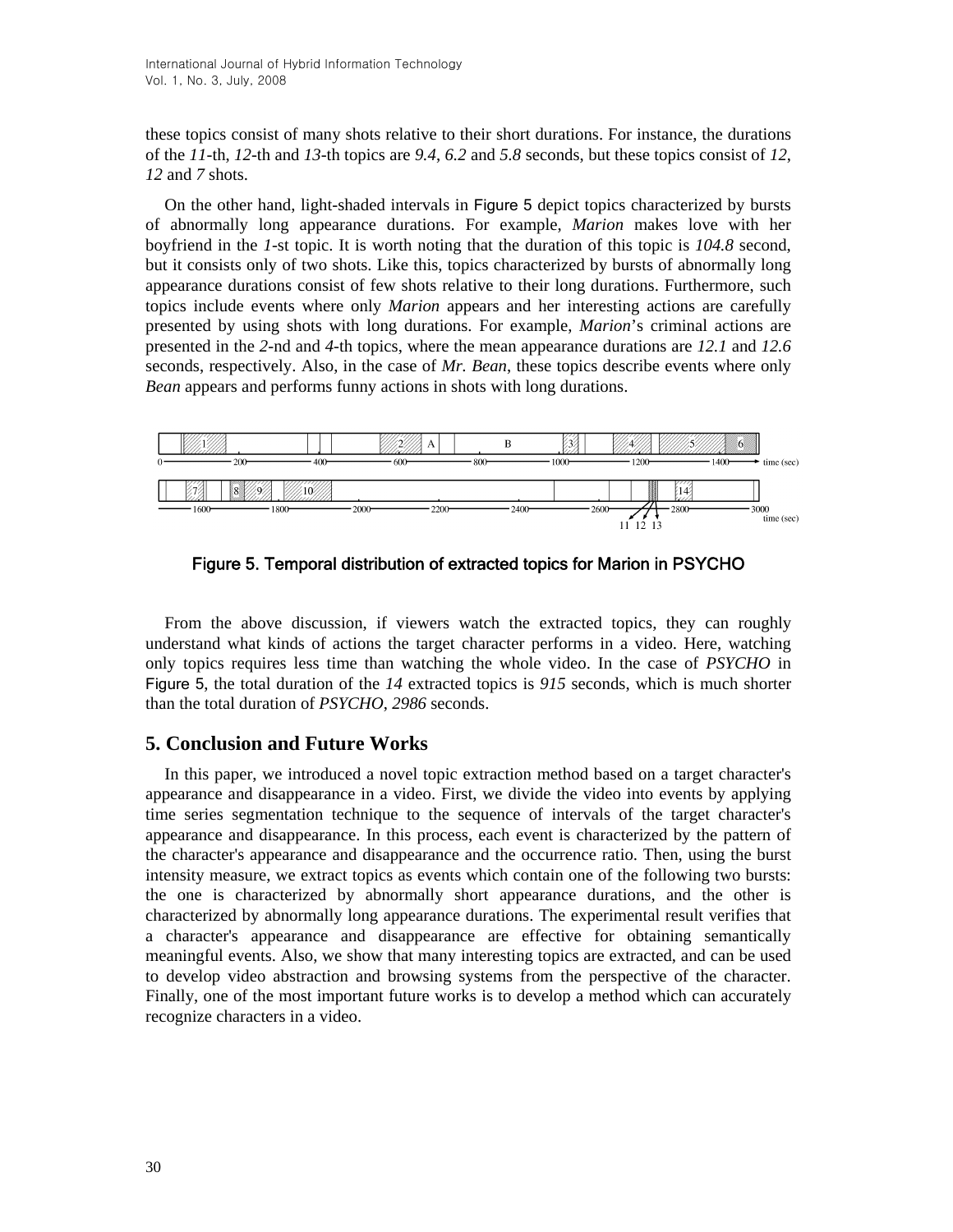## **6. References**

[1] J. Himberg, K. Korpiaho, H. Mannila, J. Tikanmäki and H. Toivonen: "Time Series Segmentation for Context Recognition in Mobile Devices", In Proc. of ICDM 2001, pp. 203-210, 2001.

[2] J. Kleinberg: "Bursty and Hierarchical Structures in Streams", In Proc. of KDD 2002, pp. 91-101, 2002.

[3] J. Monaco: "How to Read a Film", Oxford University Press, 1981.

[4] M. Yeung, B. Yeo and B. Liu: "Segmentation of Video by Clustering and Graph Analysis", Computer Vision and Image Understanding, Vol. 71, No. 1, pp. 94-109, 1998.

[5] Y. Rui, T. Huang and S. Mehrotra: "Constructing Table-of-Content for Videos", ACM Multimedia Systems, Vol. 7, No. 5, pp. 359-368, 1999.

[6] A. Hanjalic, R. Lagendijk and J. Biemond: "Automated High-Level Movie Segmentation for Advanced Video-Retrieval Systems", IEEE Transactions on Circuits and Systems for Video Technology, Vol. 9, No. 4, pp. 580- 588, 1999.

[7] S. Pfeiffer, R. Lienhart and W. Effelsberg: "Scene Determination based on Video and Audio Features", Multimedia Tools and Applications, Vol. 15, No. 1, pp. 59-81, 2001.

[8] Z. Rasheed and M. Shah: "Scene Detection in Hollywood Movies and TV Shows", In Proc. of CVPR 2003, pp. 343-348, 2003.

[9] Y. Zhai and M. Shah: "Video Scene Segmentation Using Markov Chain Monte Carlo", IEEE Transactions on Multimedia, Vol. 8, No. 4, pp. 686-697, 2006.

[10] G. Fung, J. Yu, P. Yu and H. Lu: "Parameter Free Bursty Events Detection in Text Streams", In Proc. of VLDB 2005, pp. 181-192, 2005.

[11] M. Vlachos, K. Wu, S. Chen and P. Yu: "Fast Burst Correlation of Financial Data", In Proc. of PKDD 2005, pp. 368-379, 2005.

[12] M. Wang, T. Madhyastha, N. Chen, S. Papadimitriou and C. Faloutsos: "Data Mining Meets Performance Evaluation: Fast Algorithm for Modeling Bursty Traffic", In Proc. of ICDE 2002, pp. 507-516, 2002.

[13] D. Gemmell, H. Vin, D. Kandlur, P. Rangan and L. Rowe: "Multimedia Storage Servers: A Tutorial", IEEE Computer, Vol. 28, No. 5, pp. 40-49, 1995.

[14] M. Shimizu and K. Uehara: "Multi-View Face Character Recognition in Videos Using Constraint Satisfaction Problem (in Japanese)", In Proc. of 70-th National Convention of IPSJ, pp. 391-392 (Vol. 2), 2008.

[15] ENGINEERING STATISTICS HANDBOOK (1.3.6.6.7. Exponential Distribution): http://www.itl.nist.gov/di v898/handbook/eda/section3/eda3667.htm